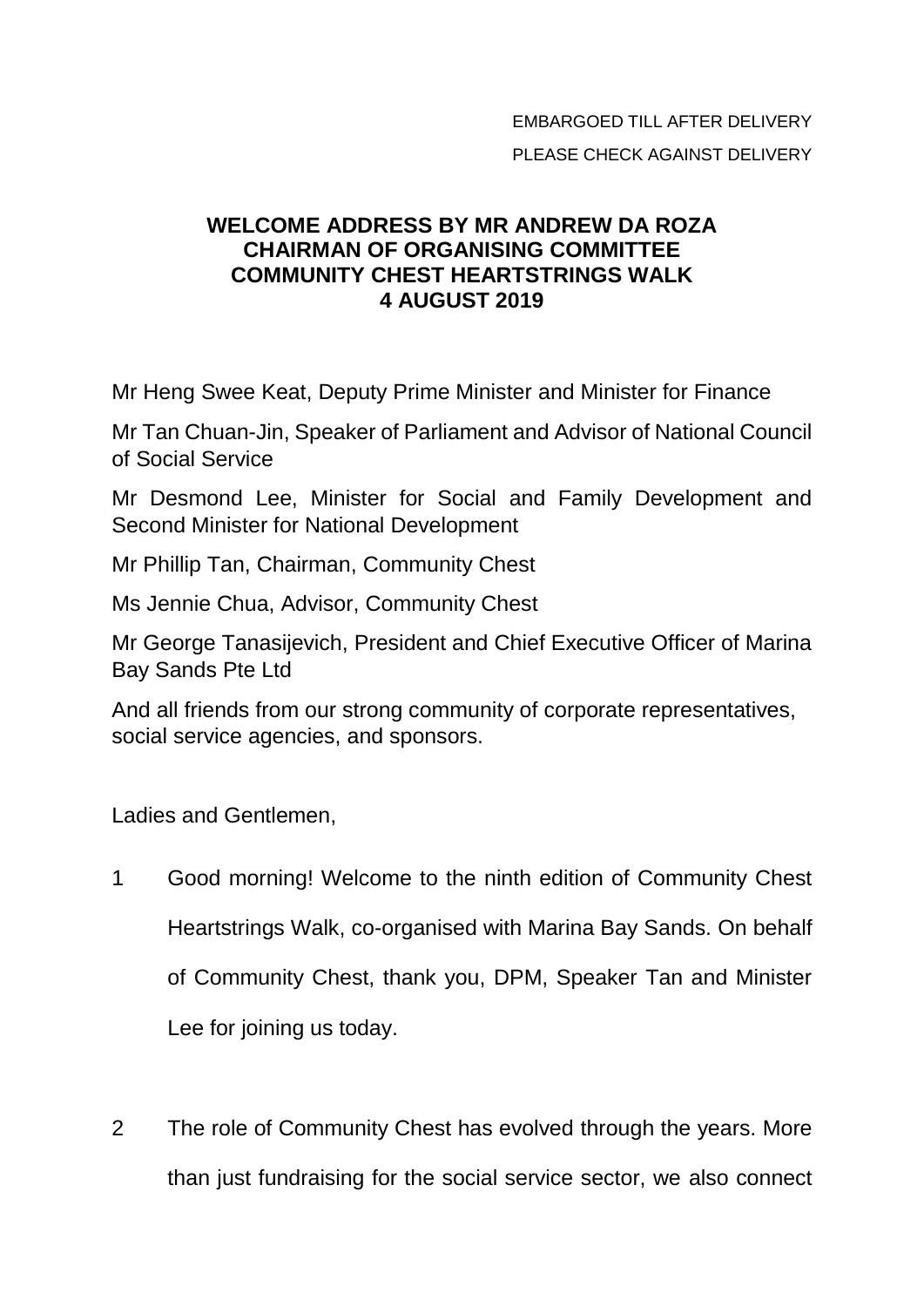our partners and donors through volunteering. We find ways to partner with the corporates to build on their capabilities for CSR. Through our funded programmes, service users, such as persons with disabilities are empowered with skills to work. We hope more employers will create opportunities for people with different abilities to be meaningfully employed.

2 The Heartstrings Walk aims to unite people from all walks of life, to walk as one. We would specially like to thank all of you here – the corporates and community - for showing your tremendous support for social inclusion.

\*Flash photos of Vertical Marathon Training Sessions\*

4 Community Chest is also pleased to involve our social service users more in this event, such as the YMCA Inclusive Team. To conquer the Vertical Marathon earlier this morning, they trained with their teams and volunteers in sessions led by Singapore's very own world-class triathlete, and Deca-Ironman, Associate Professor Dr Kua Harn Wei last month.